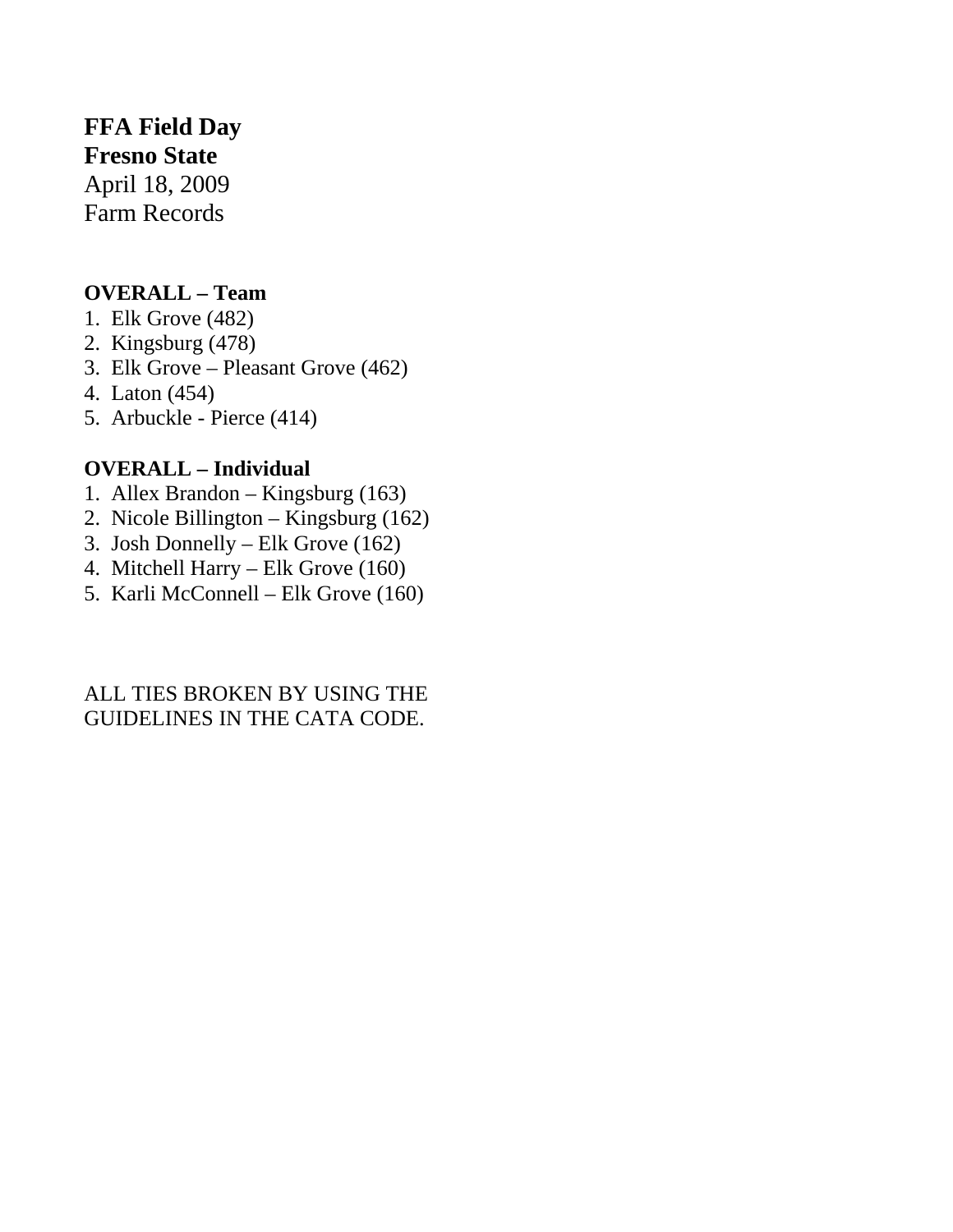|                |                           |                                   | 50             | 25             | 100     | 175          |              |      |
|----------------|---------------------------|-----------------------------------|----------------|----------------|---------|--------------|--------------|------|
|                |                           |                                   |                |                |         |              |              |      |
| ID             |                           |                                   |                |                |         | <b>Total</b> | <b>Team</b>  |      |
|                | <b>Number Contestant</b>  | <b>Chapter</b>                    | <b>Journal</b> | <b>Budget</b>  | Written | score        | <b>Score</b> | Rank |
|                |                           |                                   |                |                |         |              |              |      |
| $\mathbf{1}$   | <b>Kimme Huntington</b>   | <b>Arbuckle - Pierce</b>          | 41             | 21             | 76      | 138          | 414          |      |
| $\overline{2}$ | Giovanna Vera             | <b>Arbuckle - Pierce</b>          | 48             | 23             | 88      | 159          |              |      |
| 3              | <b>Thomas Raya</b>        | <b>Arbuckle - Pierce</b>          | 31             | 10             | 76      | 117          |              |      |
| 4              | <b>Michelle Haggard</b>   | <b>Arbuckle - Pierce</b>          | 16             | 13             | 46      | 75           |              |      |
| 5              | Diana Velazquez           | <b>Arbuckle - Pierce</b>          | 34             | 5              | 59      | 98           |              |      |
| 6              | <b>Katie Foulger</b>      | <b>Bakersfield - Highland</b>     | 28             | 14             | 59      | 101          | 398          |      |
| 7              | <b>Haley Davis</b>        | <b>Bakersfield - Highland</b>     | 47             | 20             | 77      | 144          |              |      |
| 8              | <b>Eryn Worthing</b>      | <b>Bakersfield - Highland</b>     | 42             | 21             | 62      | 125          |              |      |
| 9              | <b>Magdiel Carranza</b>   | <b>Bakersfield-Highland</b>       | 35             | 22             | 72      | 129          |              |      |
| 10             | <b>Jose Valdez</b>        | Calexico                          | 38             | 19             | 68      | 125          | 404          |      |
| 11             | <b>Jeannette Patino</b>   | <b>Calexico</b>                   | 25             | 6              | 54      | 85           |              |      |
| 12             | <b>Karely Ruiz</b>        | <b>Calexico</b>                   | 37             | 21             | 82      | 140          |              |      |
|                |                           |                                   |                |                |         |              |              |      |
| 13             | <b>Daniel Covarrubias</b> | <b>Calexico</b>                   | 44             | 15             | 80      | 139          |              |      |
| 14             | <b>Ariel Barcelos</b>     | Chowchilla                        | 42             | 24             | 81      | 147          | 366          |      |
| 15             | <b>Catrina Gaither</b>    | Chowchilla                        | 26             | 17             | 63      | 106          |              |      |
| 16             | <b>Hannah Reduner</b>     | Chowchilla                        | 33             | 20             | 60      | 113          |              |      |
| 17             | <b>Mitchell Harry</b>     | <b>Elk Grove</b>                  | 44             | 23             | 93      | 160          | 482          | 4    |
| 18             | <b>Josh Donnelly</b>      | <b>Elk Grove</b>                  | 45             | 25             | 92      | 162          |              | 3    |
| 19             | <b>Jake Carlson</b>       | <b>Elk Grove</b>                  | 44             | 22             | 86      | 152          |              |      |
| 20             | <b>Karli McConnell</b>    | <b>Elk Grove</b>                  | 42             | 25             | 93      | 160          |              | 5    |
|                |                           |                                   |                |                |         |              |              |      |
| 21             | Rebecca Okada             | <b>Elk Grove - Pleasant Grove</b> | 38             | 25             | 95      | 158          | 462          |      |
|                |                           |                                   |                |                |         |              |              |      |
| 22             | <b>Erica Forster</b>      | <b>Elk Grove - Pleasant Grove</b> | 40             | 19             | 88      | 147          |              |      |
|                |                           |                                   |                |                |         |              |              |      |
| 23             | <b>Leslie Glibert</b>     | <b>Elk Grove - Pleasant Grove</b> | 42             | 16             | 76      | 134          |              |      |
|                |                           |                                   |                |                |         |              |              |      |
| 24             | <b>Jeremy Chandler</b>    | <b>Elk Grove - Pleasant Grove</b> | 43             | 25             | 89      | 157          |              |      |
| 25             | <b>Justin Machado</b>     | <b>Escalon</b>                    | 42             | 15             | 87      | 144          | 422          |      |
| 26             | <b>Kattie Schmidig</b>    | <b>Escalon</b>                    | 34             | 21             | 80      | 135          |              |      |
| 27             | <b>Michael Barrett</b>    | <b>Escalon</b>                    | 39             | 24             | 80      | 143          |              |      |
| 28             | <b>Derek Veenstra</b>     | <b>Escalon</b>                    | 30             | 13             | 90      | 133          |              |      |
| 29             | Maria Valdez              | <b>Fallbrook</b>                  | 32             | 18             | 58      | 108          | 319          |      |
| 30             | <b>Raquel Varela</b>      | Fallbrook                         | 32             | 13             | 70      | 115          |              |      |
| 31             | Xromara Espinoza          | Firebaugh                         | 13             | 9              | 50      | 72           |              |      |
| 32             | <b>Hillary Fonseca</b>    | Firebaugh                         | 23             | 17             | 56      | 96           |              |      |
| 33             | <b>Jodie Virtue</b>       | Galt                              | 39             | 20             | 68      | 127          | 407          |      |
|                | <b>Carol Stepps-</b>      |                                   |                |                |         |              |              |      |
| 34             | pellegri                  | Galt                              | 32             | 8              | 75      | 115          |              |      |
| 35             | <b>Shelby Schenck</b>     | Galt                              | 41             | 23             | 82      | 146          |              |      |
| 36             | <b>Alexa Cabral</b>       | Galt                              | 38             | 22             | 74      | 134          |              |      |
| 37             | <b>Kari Sargent</b>       | Hanford                           | 24             | 13             | 50      | 87           | 299          |      |
| 38             | <b>Phillip Nunes</b>      | <b>Hanford</b>                    | 19             | 13             | 49      | 81           |              |      |
| 39             | <b>Elizabeth Gingles</b>  | <b>Hanford</b>                    | 39             | 12             | 80      | 131          |              |      |
| 40             | <b>Linsay Stevens</b>     | Herlong                           | 23             | 13             | 49      | 85           | 249          |      |
| 41             | <b>JoLynn Allen</b>       | <b>Herlong</b>                    | 35             | 10             | 47      | 92           |              |      |
| 42             | <b>Katie Anderson</b>     | Herlong                           | 23             | 6              | 43      | 72           |              |      |
| 43             | <b>Kalli Mikes</b>        | Herlong                           | 9              | 11             | 50      | 70           |              |      |
| 44             | <b>Sarah Jane Abatti</b>  | Holtville                         | 43             | 8              | 55      | 106          | 278          |      |
| 45             | <b>Lindsey Stiff</b>      | Holtville                         | 14             | $\overline{4}$ | 53      | 71           |              |      |
| 46             | <b>Marina Perry</b>       | Holtville                         | 25             | 10             | 55      | 90           |              |      |
| 47             | <b>Brooke Bradshaw</b>    | Holtville                         | 22             | 12             | 48      | 82           |              |      |